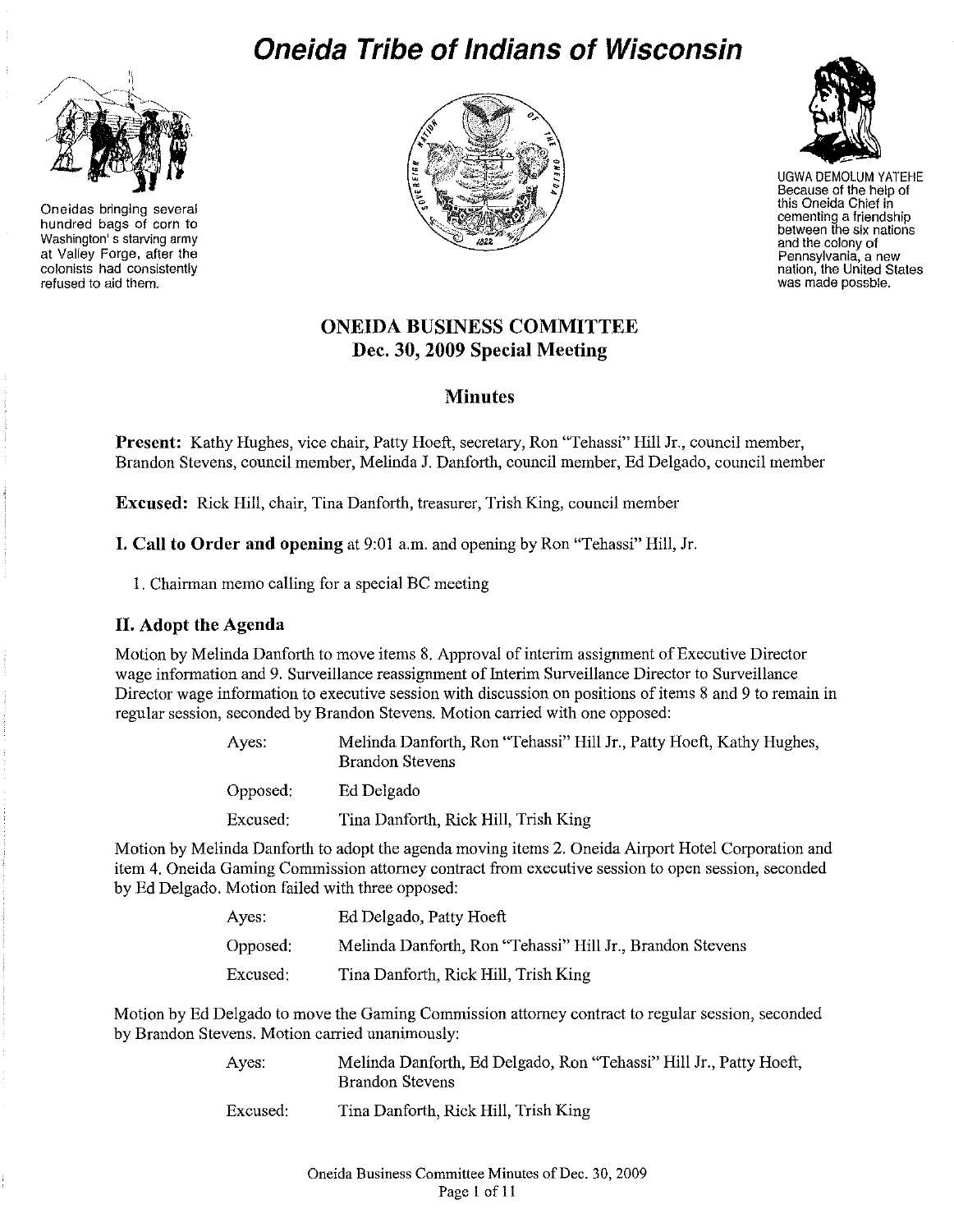Motion by Ron "Tehassi" Hill, Jr. to adopt the agenda, seconded by Ed Delgado. Motion carried unanimously:

> Ayes: Melinda Danforth, Ed Delgado, Ron "Tehassi" Hill Jr., Patty Hoeft, Brandon Stevens

Excused: Tina Danforth, Rick Hill, Trish King

## III. New Business

ą

### a. Requests

## 1. Request for Dec. 9, 2009 snow day report

Sponsor: Ed Delgado

Motion by Ed Delgado that the Joint Executive Team comply with the request on the subject for a snow day report and the issues contained within the snow day memo dated 12/28/09, seconded by Patty Hoeft. Motion carried unanimously:

| Ayes:    | Melinda Danforth, Ed Delgado, Ron "Tehassi" Hill Jr., Patty Hoeft,<br><b>Brandon Stevens</b> |
|----------|----------------------------------------------------------------------------------------------|
| Excused: | Tina Danforth, Rick Hill, Trish King                                                         |

Motion by Brandon Stevens to schedule an executive meeting between the Business Committee and JET to discuss the issues surrounding snow day, seconded by Ed Delgado. Motion carried unanimously:

> Ayes: Melinda Danforth, Ed Delgado, Ron "Tehassi" Hill Jr., Patty Hoeft, Brandon Stevens

Excused: Tina Danforth, Rick Hill, Trish King

#### b. FY2010 Cost Containment Hiring Freeze Exceptions

## 1. Gaming Employee Services – Approve six month extension of additional duties of Safety Manager

Sponsor: Louise Cornelius/Lucy Neville

Motion by Patty Hoeft to approve a six month extension of additional duties of the Safety Manager, seconded by Melinda Danforth. Motion carried unanimously:

> Ayes: Melinda Danforth, Ed Delgado, Ron "Tehassi" Hill Jr., Patty Hoeft, Brandon Stevens

Excused: Tina Danforth, Rick Hill, Trish King

For the record: Ed Delgado approved because the return on investment is a savings to the tribe.

#### 2. Gaming - Approve filling Assistant Gaming Manager-Finance with an interim employee Nov. 29, 2009 - July 3, 2010

Sponsor: Louise Cornelius

Main motion by Brandon Stevens to approve filling the Assistant Gaming Manager-Finance with an interim employee Nov. 29, 2009 to July 3, 2010, seconded by Melinda J. Danforth. Motion carried unanimously: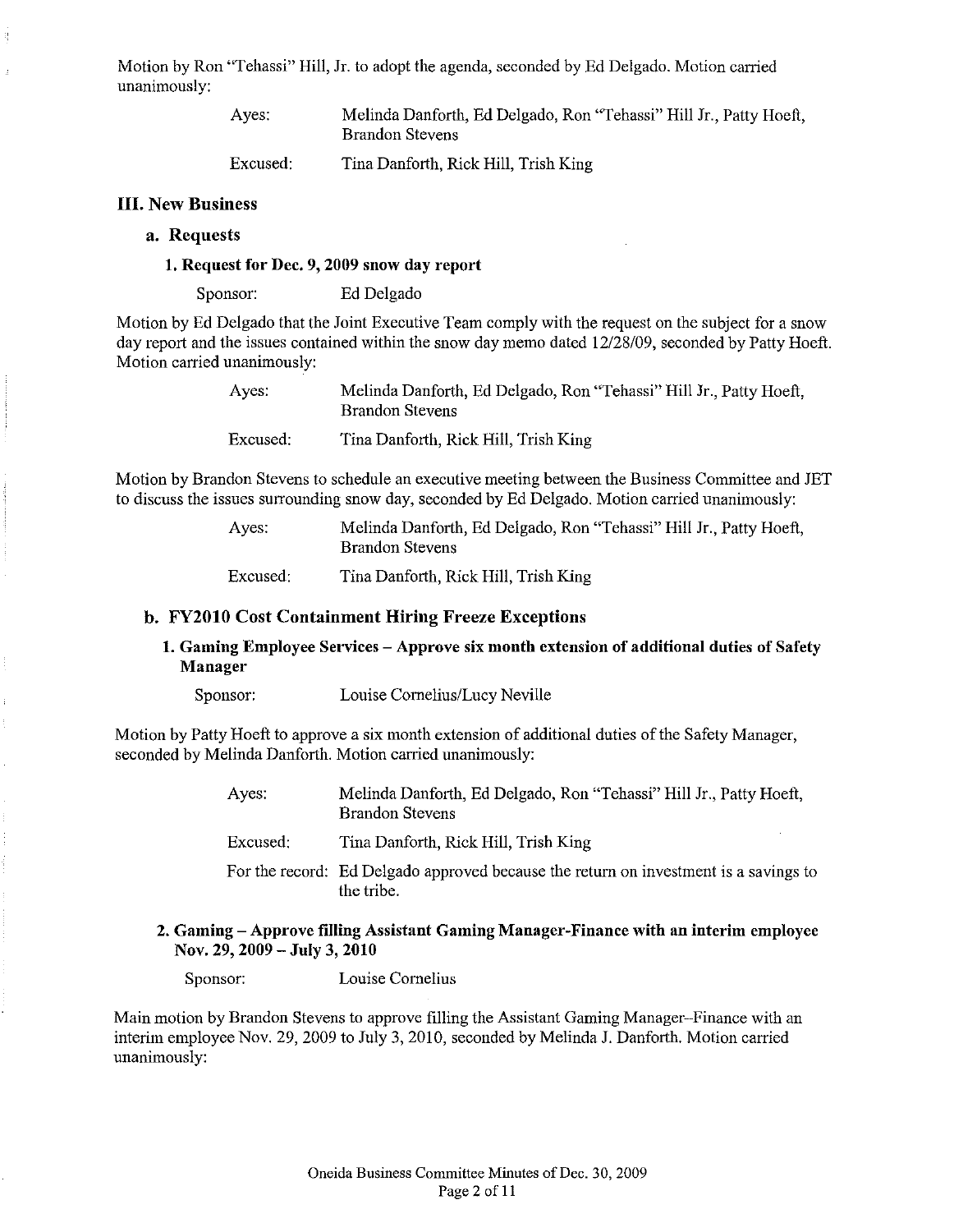| Ayes: | Melinda Danforth, Ed Delgado, Ron "Tehassi" Hill Jr., Patty Hoeft, |  |
|-------|--------------------------------------------------------------------|--|
|       | <b>Brandon Stevens</b>                                             |  |

Excused: Tina Danforth, Rick Hill, Trish King

Amendment to the main motion by Melinda Danforth that approval is based upon employee passing the pre-employment drug screening, seconded by Brandon Stevens. Motion carried unanimously:

| Aves:    | Melinda Danforth, Ed Delgado, Ron "Tehassi" Hill Jr., Patty Hoeft,<br><b>Brandon Stevens</b> |
|----------|----------------------------------------------------------------------------------------------|
| Excused: | Tina Danforth, Rick Hill, Trish King                                                         |

## 3. Gaming - Approve additional duties compensation for Key Watcher duties for Gaming **Electrician**

Sponsor: Louise Cornelius

Main motion by Ed Delgado to approve the additional duties compensation for Key Watcher duties for Gaming Electrician, seconded by Brandon Stevens. Motion carried unanimously:

> Ayes: Excused: Melinda Danforth, Ed Delgado, Ron "Tehassi" Hill Jr., Patty Hoeft, Brandon Stevens Tina Danforth, Rick Hill, Trish King

Amendment to the main motion by Melinda Danforth to approve the recommendation of extension of additional duties compensation for employee until job description is updated or duties are assigned to another position, seconded by Brandon Stevens. Motion carried unanimously:

| Ayes:    | Melinda Danforth, Ed Delgado, Ron "Tehassi" Hill Jr., Patty Hoeft,<br><b>Brandon Stevens</b> |
|----------|----------------------------------------------------------------------------------------------|
| Excused: | Tina Danforth, Rick Hill, Trish King                                                         |
|          | For the record: Ed Delgado states this approval saves the tribe \$7,560.00.                  |

## 4. Gaming - Approve exception to hiring immediately upon positions being vacated

Sponsor: Louise Cornelius

Motion by Patty Hoeft to refer approval of exception to hiring immediately upon positions being vacated to the Jan. 13 Business Committee meeting and for the Gaming General Manager to work with the Chief Financial Officer on recommendations, seconded by Melinda J. Danforth. Motion carried unanimously:

> Ayes: Melinda Danforth, Ed Delgado, Ron "Tehassi" Hill Jr., Patty Hoeft, Brandon Stevens

Excused: Tina Danforth, Rick Hill, Trish King

## 5. Gaming - Administration retro-approve procedural exception to pay five dollars additional pay for holiday incentive to work Christmas and New Year's Eve 2009

Sponsor: Louise Cornelius

Motion by Melinda Danforth to retro-approve a procedural exception for Gaming to pay five dollars additional pay for holiday incentive to work Christmas and New Year's Eve 2009, seconded by Ron "Tehassi" Hill, Jr. Motion carried unanimously: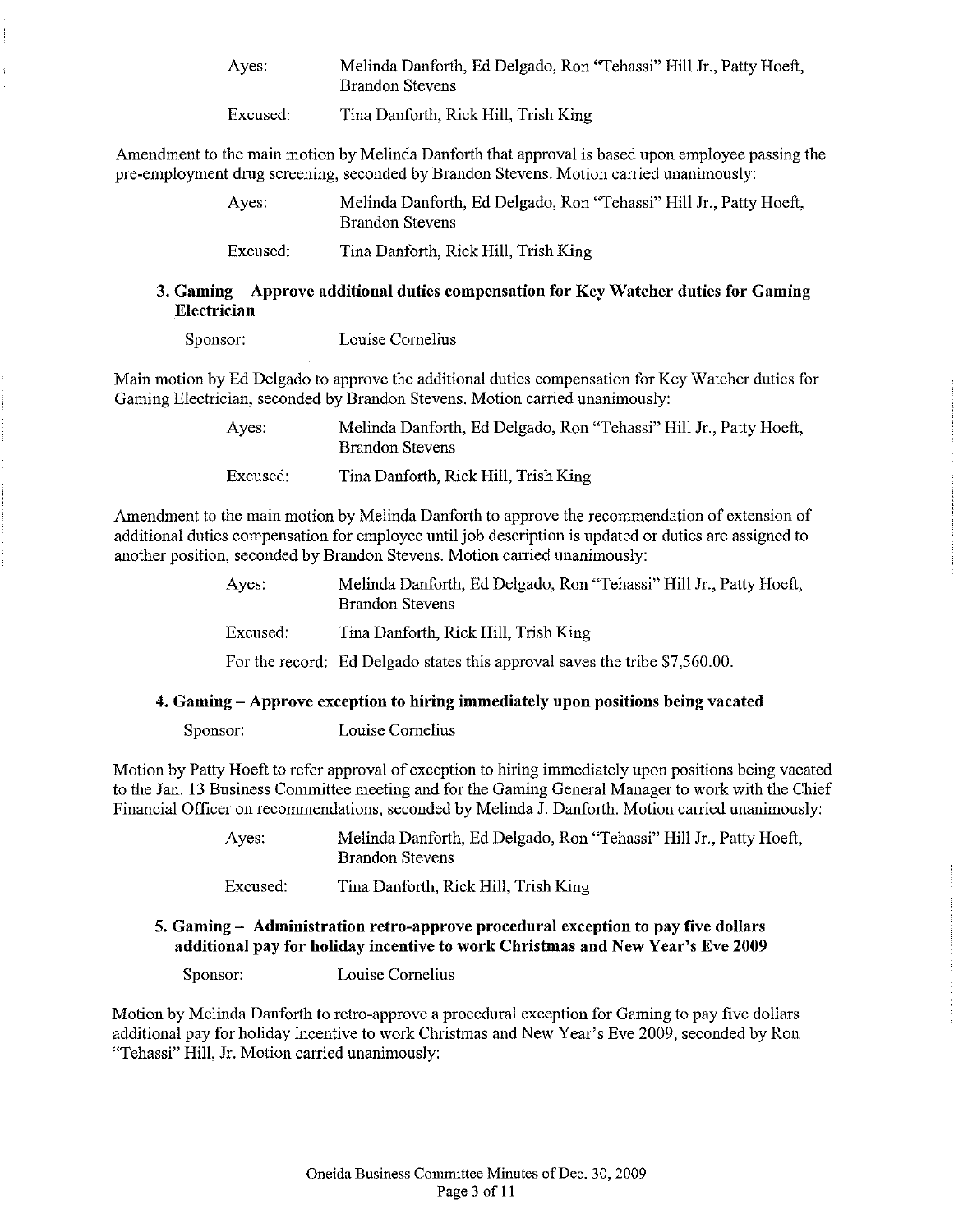Ayes: Melinda Danforth, Ed Delgado, Ron "Tehassi" Hill Jr., Patty Hoeft, Brandon Stevens

Excused: Tina Danforth, Rick Hill, Trish King

Motion by Patty Hoeft to retro-approve a procedural exception for Administration to pay five dollars additional pay for holiday incentive to work Christmas and New Year's Eve 2009, seconded by Ron "Tehassi" Hill, Jr. Motion carried unanimously. Motion carried with one abstention:

| Ayes:      | Ed Delgado, Ron "Tehassi" Hill Jr., Patty Hoeft, Brandon Stevens |
|------------|------------------------------------------------------------------|
| Abstained: | Melinda Danforth                                                 |
| Excused:   | Tina Danforth, Rick Hill, Trish King                             |

### 6. Purchasing - Approve temporary 7 percent wage increase for replacement of employee on three month medical leave Nov. 30, 2009 - Feb. 28, 2010

Sponsor: Tina Danforth/Larry Barton

Motion by Melinda Danforth to approve a temporary percent wage increase for the replacement of employee on three month medical leave Nov. 30, 2009 to Feb. 28, 2010, seconded by Ron "Tehassi" Hill, Jr. Motion carried unanimously:

> Ayes: Melinda Danforth, Ed Delgado, Ron "Tehassi" Hill Jr., Patty Hoeft, Brandon Stevens

Excused: Tina Danforth, Rick Hill, Trish King

## 7. Purchasing - Approve Limited term employee to assist with administrative duties effective Jan. 6,2010

Sponsor: Tina Danforth/Larry Barton/Sandra Gautheir

Motion by Melinda Danforth to approve the limited term employee to assist with administrative duties effective Jan. 6, 2010, seconded by Ron "Tehassi" Hill, Jr. Motion carried unanimously:

> Ayes: Melinda Danforth, Ed Delgado, Ron "Tehassi" Hill Jr., Patty Hoeft, Brandon Stevens

Excused: Tina Danforth, Rick Hill, Trish King

## 8. Gaming Commission - Approve interim assignment of Executive Director with a 15 percent wage increase

Sponsor: Melinda Danforth/Shirley Hill

Excerpt from Nov. 25: Motion by Melinda Danforth to defer approval of interim assignment of Gaming Commission Executive Director to the Dec. 9 Business Committee meeting, seconded by Kathy Hughes. Motion carried with one abstention.

Motion by Brandon Stevens to approve the interim re-assignment of the Gaming Commission Executive Director contingent upon the employee passing the pre-screening employment drug screening and verifying the employee meets the education and experience requirement or table of equivalency as stated on the job description, seconded by Melinda Danforth. Motion carried with one opposed:

| Ayes:    | Melinda Danforth, Ron "Tehassi" Hill Jr., Patty Hoeft, Brandon Stevens |
|----------|------------------------------------------------------------------------|
| Opposed: | Ed Delgado                                                             |
| Excused: | Tina Danforth, Rick Hill, Trish King                                   |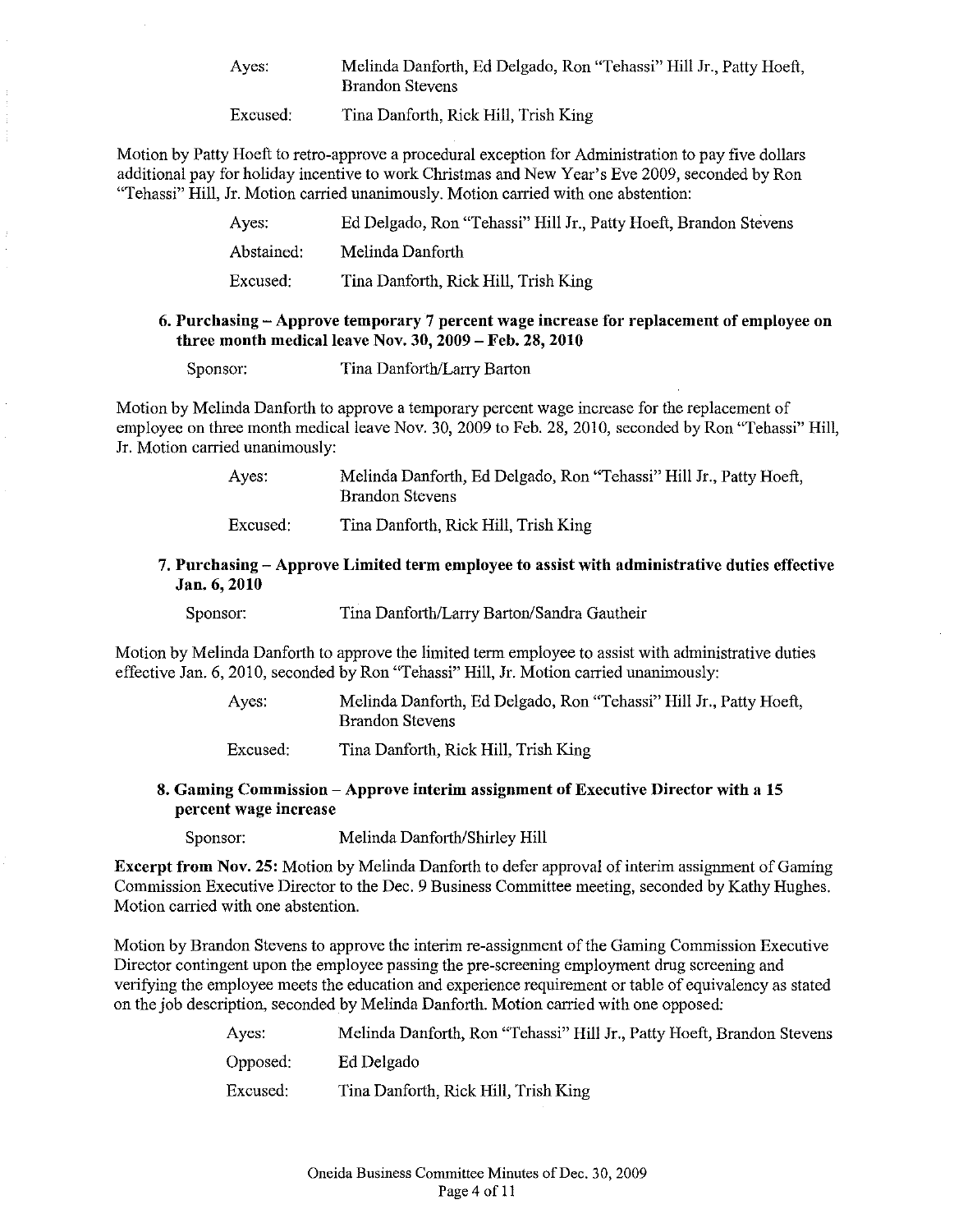## 9. **Surveillance - Approve reassignment ofInterim Surveillance Director to Surveillance Director with IS percent or** \$3.50/hr. **increase**

Sponsor: Melinda Danforth/Connie Herlache

**Excerpt from Nov. 25:** Motion by Melinda Danforth to defer approving reassignment of the interim surveillance director to surveillance director, seconded by Ed Delgado. Motion carried unanimously.

Motion by Ed Delgado to approve the request for the interim surveillance director position be made permanent contingent upon the assistant surveillance director position remain vacant until the end of cost containment, and that employee meets job description qualification or table of equivalency and preemployment drug screening, seconded by Patty Hoeft. Motion carried with one opposed:

| Ayes:    | Ed Delgado, Ron "Tehassi" Hill Jr., Patty Hoeft, Brandon Stevens                                                                                                                                                                                                                                                                                                                                                                                                                                                                                                                                  |
|----------|---------------------------------------------------------------------------------------------------------------------------------------------------------------------------------------------------------------------------------------------------------------------------------------------------------------------------------------------------------------------------------------------------------------------------------------------------------------------------------------------------------------------------------------------------------------------------------------------------|
| Opposed: | Melinda Danforth                                                                                                                                                                                                                                                                                                                                                                                                                                                                                                                                                                                  |
| Excused: | Tina Danforth, Rick Hill, Trish King                                                                                                                                                                                                                                                                                                                                                                                                                                                                                                                                                              |
|          | For the record: Melinda said I'm not opposed to the person going into the position or the<br>rationale for bringing this forward, but at this table and I heard it a lot,<br>we always wanted to make sure that every person has an opportunity to<br>apply for a position or to apply for a board, committee or commission<br>and now all of a sudden we are changing the tune about whether or not<br>this is an open free for all for all the tribal members that are actually able<br>to apply and compete for this position. I think that is very hypocritical<br>and I don't appreciate it. |

Motion by Ed Delgado to rescind the motion based on Councilwoman Danforth's comments, seconded by Patty Hoeft. Motion carried unanimously:

| Ayes:    | Melinda Danforth, Ed Delgado, Ron "Tehassi" Hill Jr., Patty Hoeft,<br>Brandon Stevens |
|----------|---------------------------------------------------------------------------------------|
| Excused: | Tina Danforth, Rick Hill, Trish King                                                  |

Motion by Patty Hoeft to extend the interim assignment of the Surveillance Director until position is posted and filled, seconded by Ed Delgado. Motion carried unanimously:

> Ayes: Melinda Danforth, Ed Delgado, Ron "Tehassi" Hill Jr., Patty Hoeft, Brandon Stevens

Excused: Tina Danforth, Rick Hill, Trish King

Motion by Patty Hoeft to ask the Human Resource Director to bring a report back to the Business Committee agenda within 30 days describing the process for re-assignment, seconded by Melinda J. Danforth. Motion carried unanimously:

> Ayes: Melinda Danforth, Ed Delgado, Ron "Tehassi" Hill Jr., Patty Hoeft, Brandon Stevens

Excused: Tina Danforth, Rick Hill, Trish King

## **10. Records Management - Approve extension** of Records Manager Ilmited-term-employment **contract**

Sponsor: Patty Hoeft

Motion by Melinda Danforth to approve the extension of the Records Manager limited term employment contract through end of 2010 or until the position can be filled with a full-time employee after end of cost contaimnent, seconded by Ron "Tehassi" Hill, Jr. Motion carried unanimously: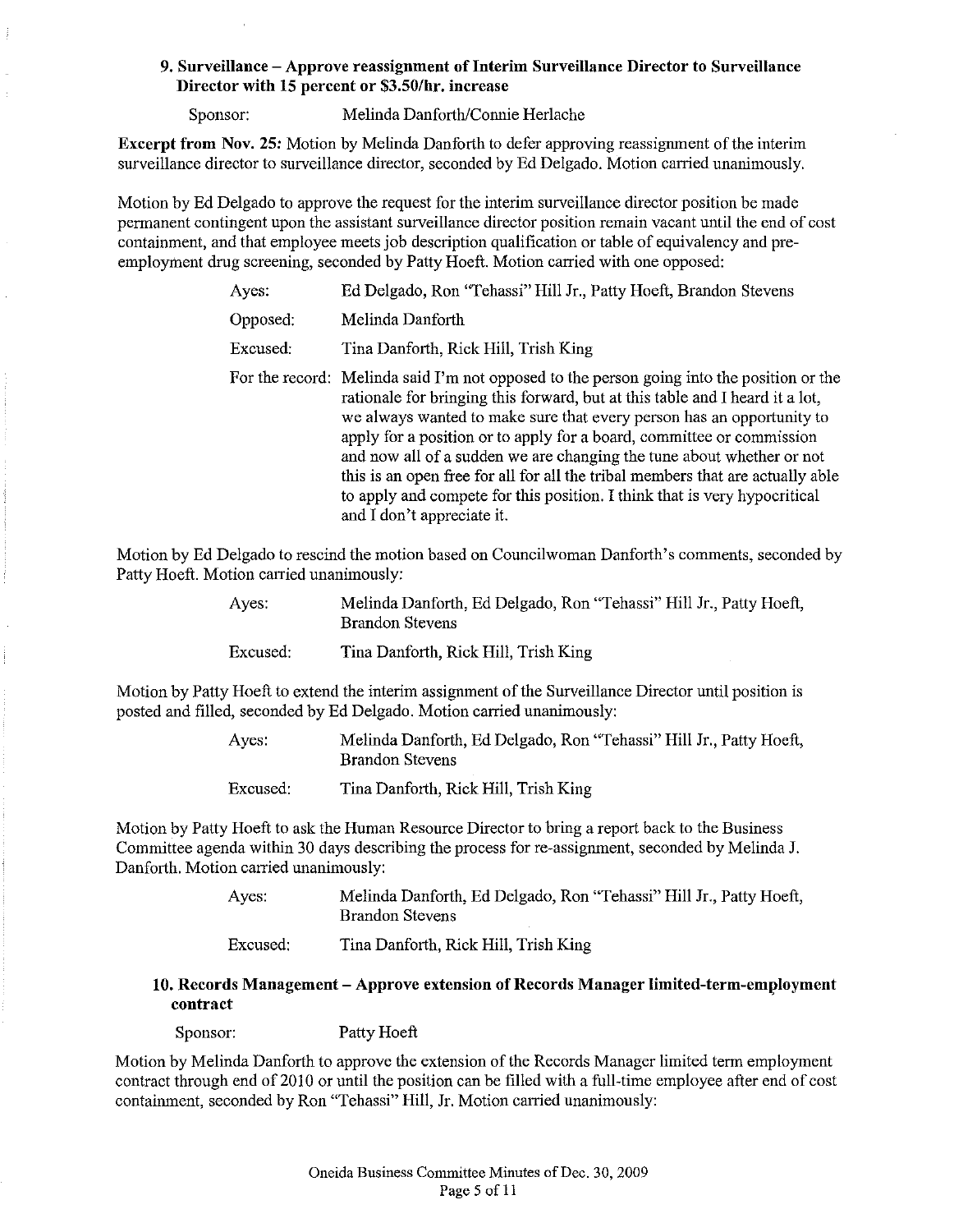| Ayes:    | Melinda Danforth, Ed Delgado, Ron "Tehassi" Hill Jr., Patty Hoeft,<br>Brandon Stevens |
|----------|---------------------------------------------------------------------------------------|
| Excused: | Tina Danforth, Rick Hill, Trish King                                                  |

#### 11. Child Care/Head Start - Post one vacant Child Care/Head Start teacher position

Sponsor: Debbie Thundercloud

Motion by Ed Delgado to approve the posting of one vacant Child Care/Head Start teacher position based upon teacher/child ratios/regulations, seconded by Patty Hoeft. Motion carried unanimously:

| Ayes.    | Melinda Danforth, Ed Delgado, Patty Hoeft, Brandon Stevens |
|----------|------------------------------------------------------------|
| Absent.  | Ron "Tehassi" Hill Jr.                                     |
| Excused: | Tina Danforth, Rick Hill, Trish King                       |

#### 12. Vocational Rehabilitation LTE request

Sponsor: Debbie Thundercloud

Motion by Ed Delgado to approve the vocational rehabilitation LTE request, seconded by Brandon Stevens. Motion carried unanimously:

> Ayes: Melinda Danforth, Ed Delgado, Ron "Tehassi" Hill Jr., Patty Hoeft, Brandon Stevens

Excused: Tina Danforth, Rick Hill, Trish King

#### 13. Iuternal Services/Enterprlse Divisions - Extend iuterim-status for 90 days for curreut interim Internal Services/Enterprise Division director

Sponsor: Debbie Thundercloud

Main motion by Ed Delgado to approve extension of an interim status for current interim Internal Services/Enterprise Division Director for 90 days, seconded by Patty Hoeft. Motion carried unanimously:

> Ayes: Melinda Danforth, Ed Delgado, Ron "Tehassi" Hill Jr., Patty Hoeft, Brandon Stevens

Excused: Tina Danforth, Rick Hill, Trish King

Amendment to the main motion by Ed Delgado to add interim appointments of key positions to the Business Committee and Joint Executive Team meeting to be scheduled, seconded by Patty Hoeft. Motion carried unanimously:

> Ayes: Melinda Danforth, Ed Delgado, Ron "Tehassi" Hill Jr., Patty Hoeft, Brandon Stevens

Excused: Tina Danforth, Rick Hill, Trish King

#### 14. Head Start - Fill vacant Family Service Worker position

Sponsor: Debbie Thundercloud

Motion by Melinda J. Danforth to approve filling the vacant Family Service Worker position, seconded by Ron "Tehassi" Hill, Jr. Motion carried with one abstention:

| Ayes.      | Melinda Danforth, Ed Delgado, Ron "Tehassi" Hill Jr., Patty Hoeft, |
|------------|--------------------------------------------------------------------|
| Abstained: | Brandon Stevens                                                    |
| Excused:   | Tina Danforth, Rick Hill, Trish King                               |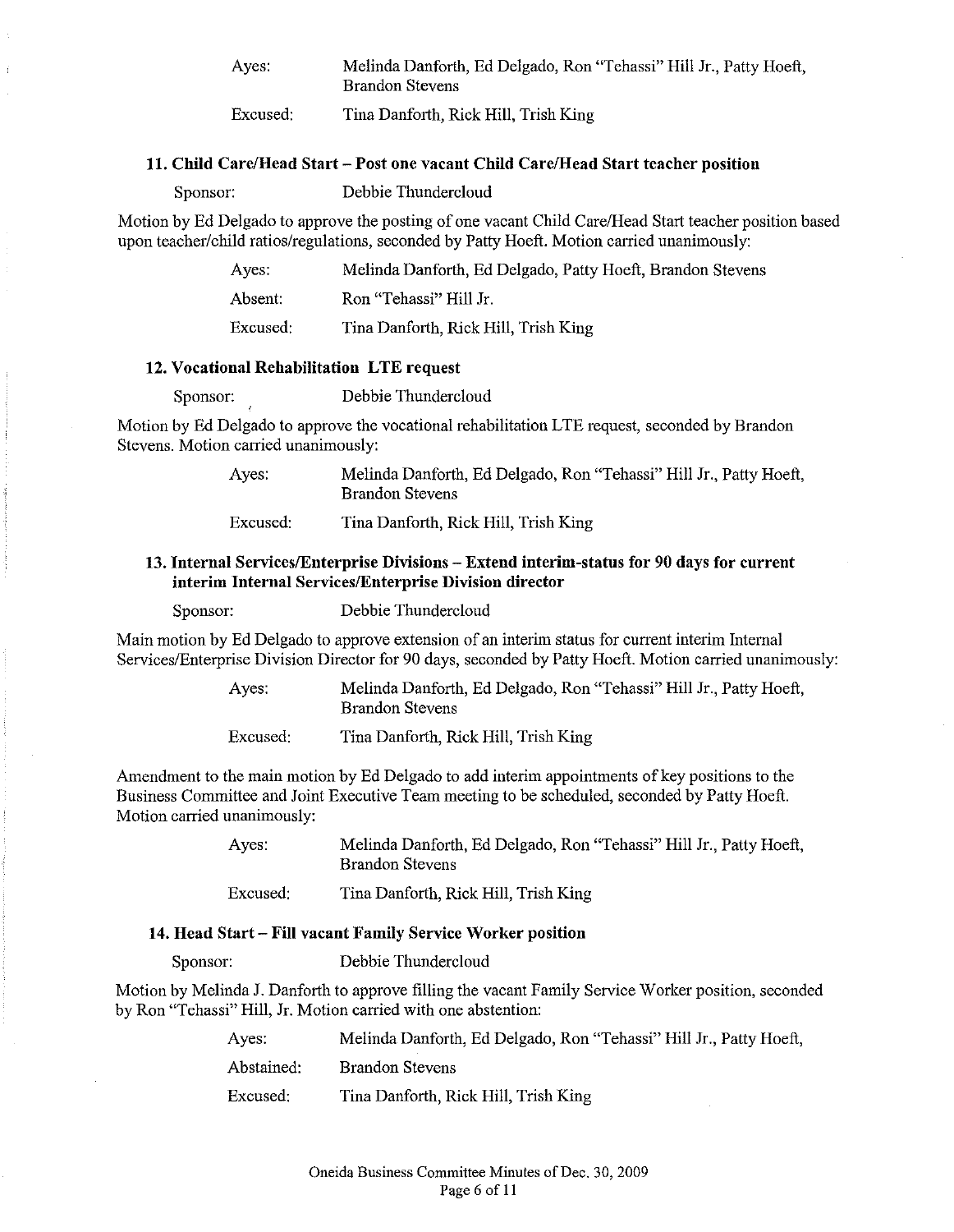#### 15. Head Start - Post to fill vacant Head Start Bus Driver position

Sponsor: Debbie Thundercloud

Motion by Ed Delgado to approve the posting to fill the vacant Head Start Bus Driver position, seconded by Patty Hoeft. Motion carried unanimously:

| Aves.    | Ed Delgado, Ron "Tehassi" Hill Jr., Patty Hoeft, Brandon Stevens |
|----------|------------------------------------------------------------------|
| Absent.  | Melinda Danforth                                                 |
| Excused: | Tina Danforth, Rick Hill, Trish King                             |

### 16. Transit - Fill Transit Administrative Assistant **III** position

Sponsor: Debbie Thundercloud

Motion by Ed Delgado to approve the temporary hiring of an ET Administrative Assistant III until such time the General Manager can make an analysis of Transit department to see if the position is permanently needed, seconded by Brandon Stevens. Motion carried unanimously:

> Ayes: Melinda Danforth, Ed Delgado, Ron "Tehassi" Hill Jr., Patty Hoeft, Brandon Stevens

Excused: Tina Danforth, Rick Hill, Trish King

## 17. Personnel Commission - Assistant to Administrator 15 percent wage increase starting Nov. 13 through end of leave period

Sponsor: Sue Daniels

Motion by Patty Hoeft to approve the assistant to administrator's 15 percent wage increase retro approval to Nov. 13,2009, seconded by Ed Delgado, Jr. Motion failed with chair voting in favor of opposition:

| Ayes:      | Ed Delgado, Patty Hoeft                               |
|------------|-------------------------------------------------------|
| Opposed:   | Ron "Tehassi" Hill Jr., Kathy Hughes, Brandon Stevens |
| Abstained: | Melinda Danforth                                      |
| Excused:   | Tina Danforth, Rick Hill, Trish King                  |

Motion by Brandon Stevens to approve the assistant administrator's 15 percent wage increase effective Dec. 30, 2009, seconded by Ron "Tehassi" Hill, Jr. Motion carried with one abstention:

| Ayes:      | Ed Delgado, Ron "Tehassi" Hill Jr., Patty Hoeft, Brandon Stevens |
|------------|------------------------------------------------------------------|
| Abstained: | Melinda Danforth                                                 |
| Excused:   | Tina Danforth, Rick Hill, Trish King                             |

#### 18. Oneida Gaming Commission Attorney Contract

Sponsor: Shirley Hill

Main motion by Brandon Stevens to approve the Oneida Gaming Commission Attorney contract with the understanding that the Henry Buffalo attorney contract will be utilized for conflict of interest purposes only, seconded by Patty Hoeft. Motion carried with one abstention:

| Aves:      | Ed Delgado, Ron "Tehassi" Hill Jr., Patty Hoeft, Brandon Stevens |
|------------|------------------------------------------------------------------|
| Abstained: | Melinda Danforth                                                 |
| Excused:   | Tina Danforth, Rick Hill, Trish King                             |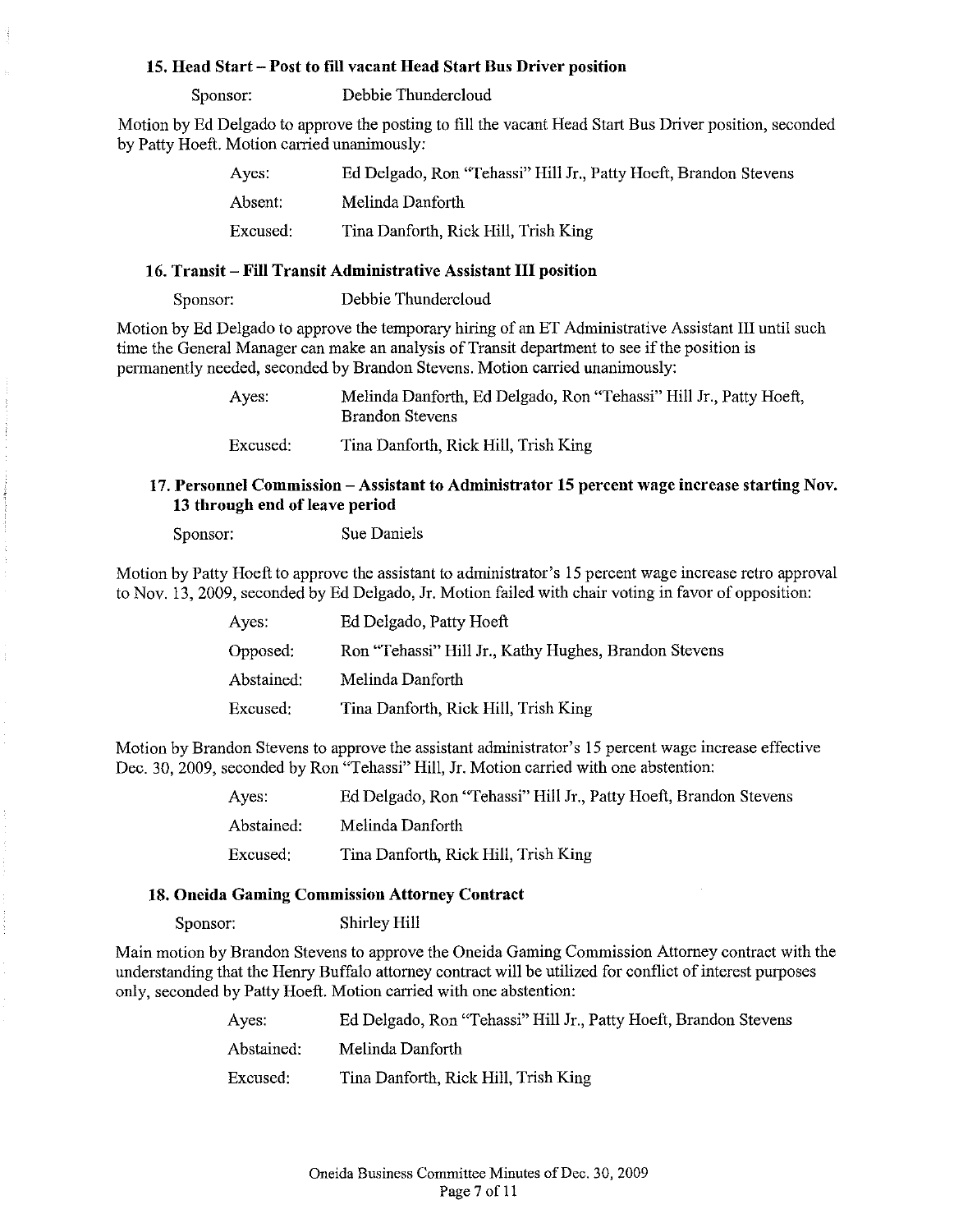Amendment to the main motion by Ed Delgado that the two contracts do not exceed the budgeted amount of attorney costs for FY201O, Brandon Stevens. Motion carried unanimously:

| Ayes:    | Melinda Danforth, Ed Delgado, Ron "Tehassi" Hill Jr., Patty Hoeft,<br><b>Brandon Stevens</b> |
|----------|----------------------------------------------------------------------------------------------|
| Excused: | Tina Danforth, Rick Hill, Trish King                                                         |

Motion by Ed Delgado that the Gaming Commission look into hiring an attorney versus contracting its attorney, seconded by Patty Hoeft. Motion carried unanimously:

| Ayes.    | Melinda Danforth, Ed Delgado, Ron "Tehassi" Hill Jr., Patty Hoeft,<br><b>Brandon Stevens</b> |
|----------|----------------------------------------------------------------------------------------------|
| Excused: | Tina Danforth, Rick Hill, Trish King                                                         |

#### IV. Legislative Operating Committee

#### 1. Nov. 4 LOC meeting minutes

Sponsor: Trish King

Motion by Patty Hoeft to approve the Nov. 4, 2009 LOC minutes, seconded by Melinda J. Danforth. Motion carried unanimously:

| Ayes.    | Melinda Danforth, Ed Delgado, Ron "Tehassi" Hill Jr., Patty Hoeft,<br>Brandon Stevens |
|----------|---------------------------------------------------------------------------------------|
| Excused: | Tina Danforth, Rick Hill, Trish King                                                  |

#### 2. Amendments to the Oneida Trust Scholarship Fund resolution

Sponsor: Trish King

Motion by Brandon Stevens to approve resolution 12-30-09-A Amendments to the Oneida Trust Scholarship Fund Policy, seconded by Ed Delgado. Motion carried unanimously:

> Ayes: Melinda Danforth, Ed Delgado, Ron "Tehassi" Hill Jr., Patty Hoeft, Brandon Stevens Excused: Tina Danforth, Rick Hill, Trish King

#### 3. Jan. 21, 2010 Child Support Law Amendments public hearing

Sponsor: Trish King

Motion by Melinda J. Danforth to approve the Jan. 21, 2010 Child Support Law amendments public hearing date, seconded by Ron "Tehassi" Hill, Jr. Motion carried unanimously:

> Ayes: Melinda Danforth, Ed Delgado, Ron "Tehassi" Hill Jr., Patty Hoeft, Brandon Stevens

Excused: Tina Danforth, Rick Hill, Trish King

# 4. Jan. 21, 2010 Paternity Law Amendments public hearing

Sponsor: Trish King

Motion by Melinda J. Danforth to approve the Jan. 21,2010 Paternity Law amendments public hearing date, seconded by Ron "Tehassi" Hill, Jr. Motion carried unanimously: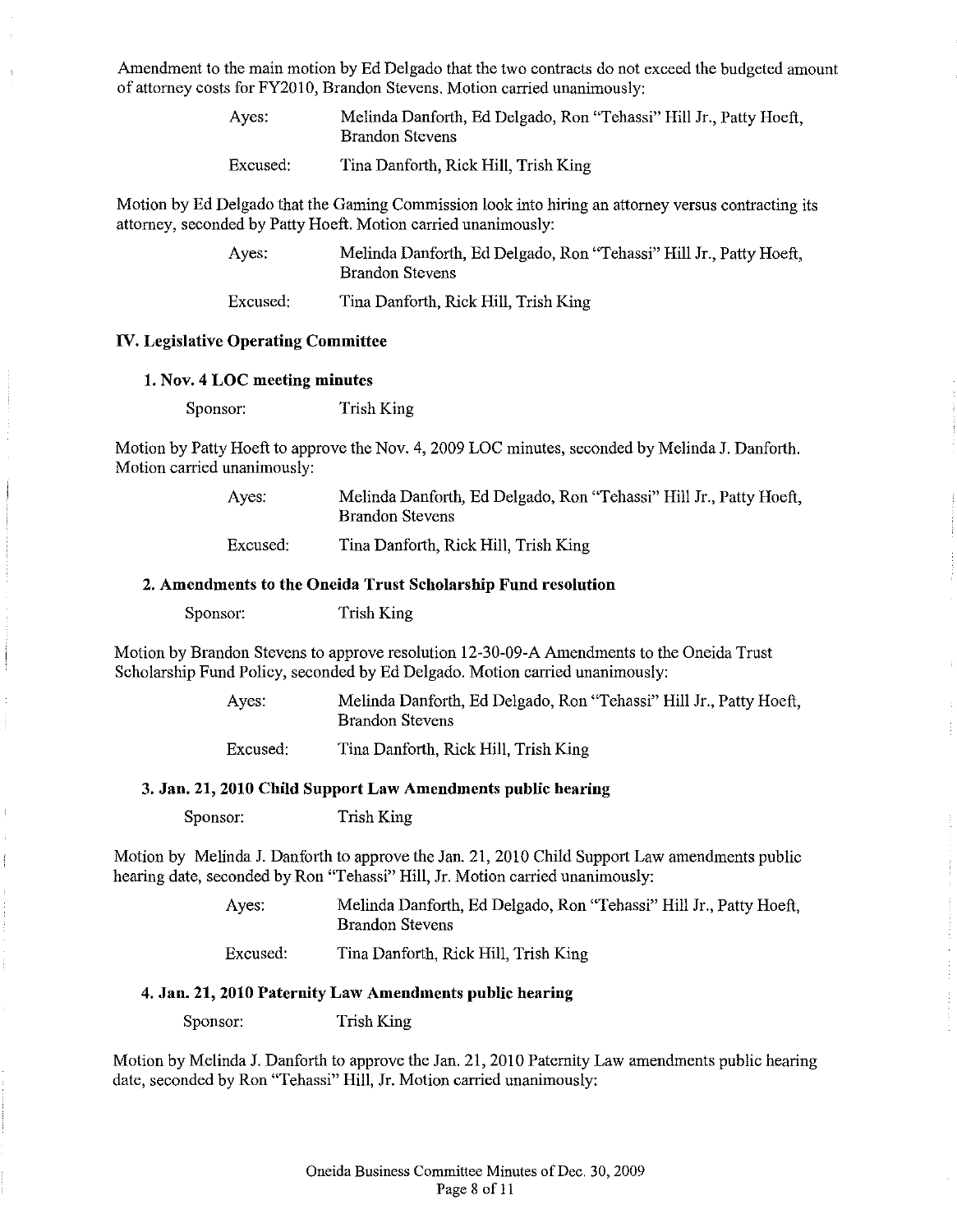Ayes: Melinda Danforth, Ed Delgado, Ron "Tehassi" Hill Jr., Patty Hoeft, Brandon Stevens

Excused: Tina Danforth, Rick Hill, Trish King

#### 5. Jan. 21 Child Custody, Placement and Visitation Law Amendments public heariug

Sponsor: Trish King

Motion by Melinda J. Danforth to approve the Jan. 21, 2010 Child Custody, Placement and Visitation Law amendments public hearing date, seconded by Ron "Tehassi" Hill, Jr., Motion carried unanimously:

> Ayes: Melinda Danforth, Ed Delgado, Ron "Tehassi" Hill Jr., Patty Hoeft, Brandon Stevens

Excused: Tina Danforth, Rick Hill, Trish King

#### 6. Jan, 28, 2010 Marriage Law public bearing

Sponsor: Trish King

Motion by Ed Delgado to approve the Jan. 28, 2010 Marriage Law public hearing date, seconded by Brandon Stevens. Motion carried unanimously:

> Ayes: Melinda Danforth, Ed Delgado, Ron "Tehassi" Hill Jr., Patty Hoeft, Brandon Stevens

Excused: Tina Danforth, Rick Hill, Trish King

#### 7. Jan. 28, 2010 Divorce, Annulment, Legal Separation Law public bearing

Sponsor: Trish King

Motion by Brandon Stevens, to approve the Jan. 28, 2010 Divorce, Annulment, Legal Separation Law public hearing date, seconded by Ron "Tehassi" Hill, Jr. Motion carried unanimously:

> Ayes: Melinda Danforth, Ed Delgado, Ron "Tehassi" Hill Jr., Patty Hoeft, Brandon Stevens

Excused: Tina Danforth, Rick Hill, Trish King

#### 8. Jan. 28, 2010 Real Property Law Amendments

Sponsor: Trish King

Motion by Ron "Tehassi" Hill, Jr. to approve the Jan. 28, 2010 Real Property Law amendments, seconded by Melinda J. Danforth. Motion carried unanimously;

> Ayes: Melinda Danforth, Ed Delgado, Ron "Tehassi" Hill Jr., Patty Hoeft, Brandon Stevens

Excused: Tina Danforth, Rick Hill, Trish King

Motion by Patty Hoeft to go into executive session at 10:59 a.m., seconded by Ron "Tehassi" Hill, Jr. Motion carried unanimously:

| Ayes. | Melinda Danforth, Ed Delgado, Ron "Tehassi" Hill Jr., Patty Hoeft, |  |
|-------|--------------------------------------------------------------------|--|
|       | Brandon Stevens                                                    |  |
|       |                                                                    |  |

Excused: Tina Danforth, Rick Hill, Trish King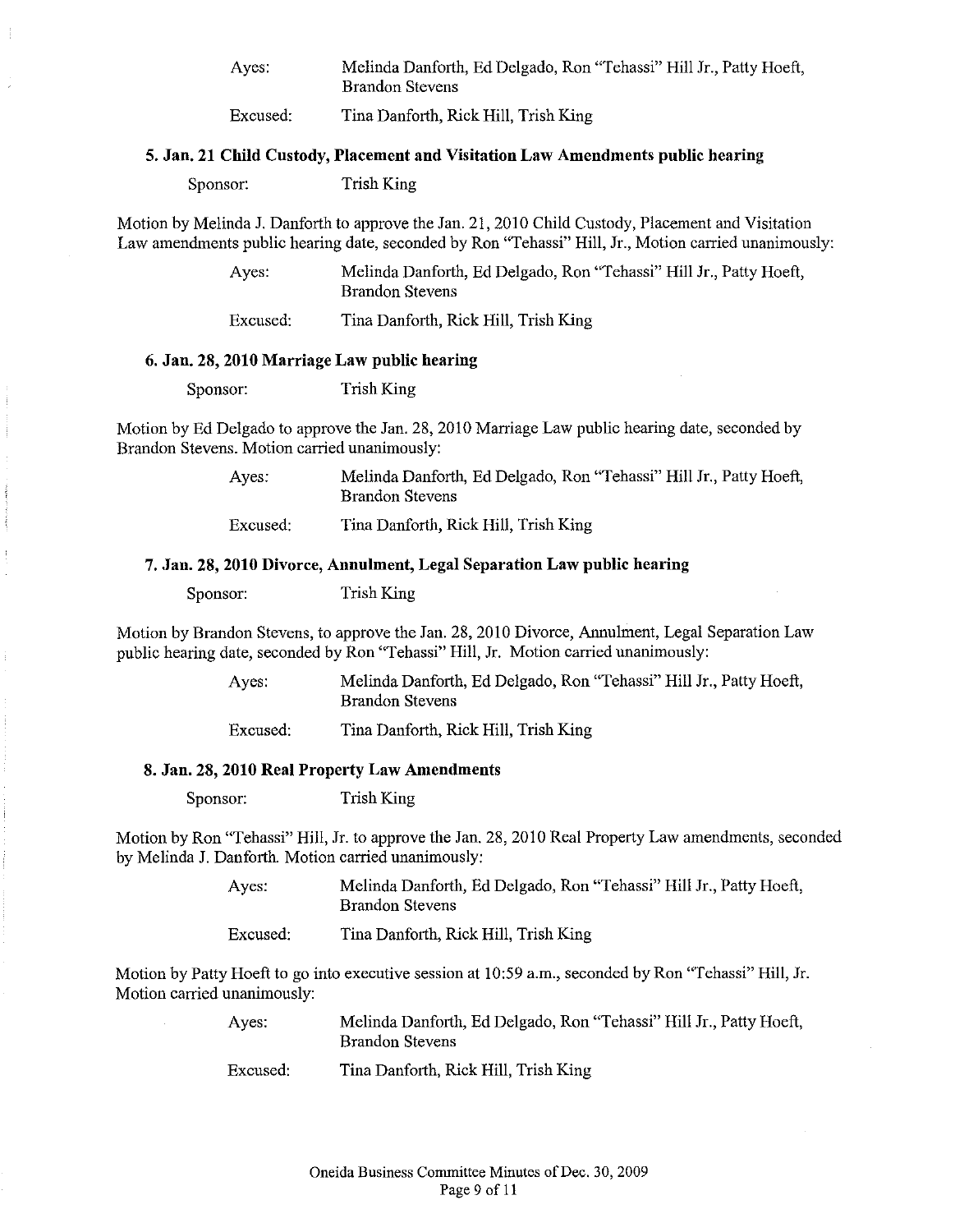Motion by Ed Delgado to come out of executive session at 11:54 a.m., seconded by Patty Hoeft. Motion carried unanimously:

| Ayes.    | Melinda Danforth, Ed Delgado, Ron "Tehassi" Hill Jr., Patty Hoeft,<br><b>Brandon Stevens</b> |
|----------|----------------------------------------------------------------------------------------------|
| Excused: | Tina Danforth, Rick Hill, Trish King                                                         |

#### V. Executive Session

## 1. Approve anuual year-end financial audit statements by McGladrey & Pullen

Sponsor: Ed Delgado/Donna Christenson

Excerpt from Dec. 23, 2009: Motion by Patty Hoeft to schedule a special Business Connnittee meeting on Dec. 30, 2009 at 9 a.m. to consider the final draft ofthe government year-end financial statements from McGladrey & Pullen, seconded by Kathy Hughes. Motion carried with one abstention.

Motion by Brandon Stevens to approve the annual audit by McGladrey & Pullen year end financial audit statement, seconded by Ron "Tehassi" Hill, Jr. Motion carried with one abstention:

> Ayes: Abstained: Excused: Ed Delgado, Ron "Tehassi" Hill Jr., Patty Hoeft, Brandon Stevens Melinda Danforth Tina Danforth, Rick Hill, Trish King

#### 2. Oneida Airport Hotel Corporation

Sponsor: Lance Broberg/Larry Barton

Excerpt from Dec. 23, 2009: Motion by Kathy Hughes to defer the Oneida Airport Hotel Corporation update to the Dec. 30 special Business Committee meeting, seconded by Tina Danforth. Motion carried unanimously.

Motion by Brandon Stevens to approve \$190,449,000 cash transfer for the month of Jan. 2010 with the Oneida Airport Hotel Corporation reporting actual specifics on use of funds, seconded by Ron "Tehassi" Hill, Jr. Motion carried unanimously:

| Ayes:    | Melinda Danforth, Ed Delgado, Ron "Tehassi" Hill Jr., Patty Hoeft,<br><b>Brandon Stevens</b> |
|----------|----------------------------------------------------------------------------------------------|
| Excused: | Tina Danforth, Rick Hill, Trish King                                                         |

Motion by Patty Hoeft that the Oneida Airport Hotel Corporation report monthly in executive session starting Jan. 13,2010, seconded by Ed Delgado. Motion carried unanimously:

> Ayes: Melinda Danforth, Ed Delgado, Ron "Tehassi" Hill Jr., Patty Hoeft, Brandon Stevens

Excused: Tina Danforth, Rick Hill, Trish King

## 3. Resolution to update the Tribe's 401(k) plans employees and Business Committee members to comply with Internal Revenue Service requirements

Sponsor: Larry Barton/Terry Cornelius

Motion by Melinda J. Danforth to adopt resolution 12-30-09-B Eighth amendment to the Oneida Tribe of Indians of Wisconsin Retirement savings and 401(k) plan and the Fourth amendment to the Oneida Tribe of Indians of Wisconsin Business Committee 401(k) plan, seconded by Ron "Tehassi" Hill, Jr. Motion carried with one abstention:

Ayes: Melinda Danforth, Ron "Tehassi" Hill Jr., Patty Hoeft, Brandon Stevens